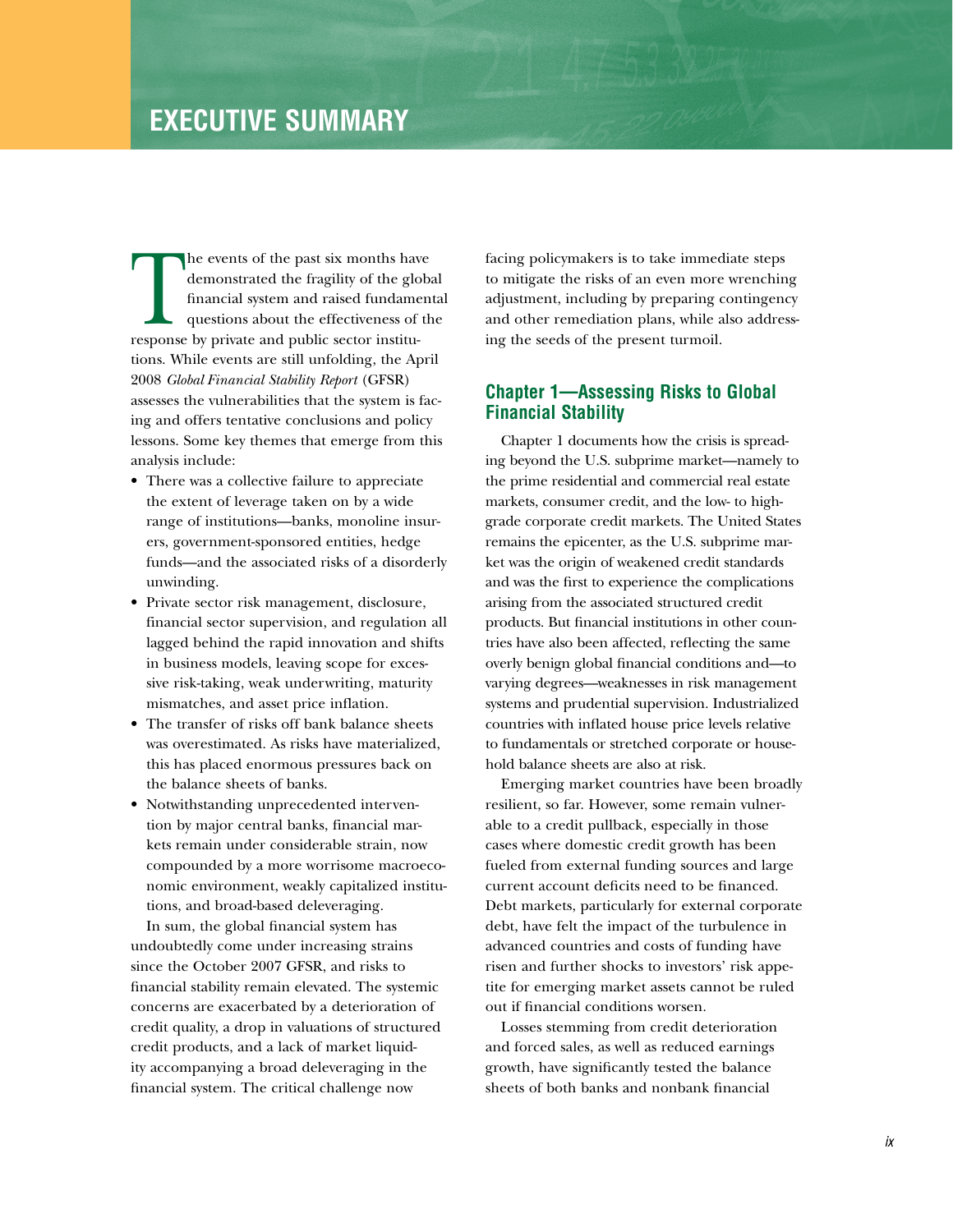institutions. Chapter 1 revisits and extends the analysis of subprime-related losses in the October 2007 GFSR and projects that falling U.S. housing prices and rising delinquencies on mortgage payments could lead to aggregate losses related to the residential mortgage market and related securities of about \$565 billion, including the expected deterioration of prime loans. Adding other categories of loans originated and securities issued in the United States related to commercial real estate, the consumer credit market, and corporations increases aggregate potential losses to about \$945 billion. These estimates, while based on imprecise information about exposures and valuation, suggest potential added stress on bank capital and further writedowns. Moreover, combined with losses to nonbank financial institutions, including monoline bond insurers, the danger is that there may be additional reverberations back to the banking system as the deleveraging continues. The risk of litigation over contract performance is also growing.

Macroeconomic feedback effects are also a growing concern. Reduced capital buffers and uncertainty about the size and distribution of bank losses, combined with normal credit cycle dynamics, are likely to weigh heavily on household borrowing, business investment, and asset prices, in turn feeding back onto employment, output growth, and balance sheets. This dynamic has the potential to be more severe than in previous credit cycles, given the degree of securitization and leverage in the financial system. Thus, it is now clear that the current turmoil is more than simply a liquidity event, reflecting deep-seated balance sheet fragilities and weak capital bases, which means its effects are likely to be broader, deeper, and more protracted.

Macroeconomic policies will have to be the first line of defense containing downside risks to the economy, but policymakers need to move on broader fronts. A key challenge is to ensure that large systemically important financial institutions continue to move quickly to repair their balance sheets, raising equity and medium-term

funding, even if it is more costly to do so now, in order to boost confidence and avoid further undermining the credit channel. Equity inflows have already been forthcoming from various investors, including sovereign wealth funds, but more equity infusions will likely be needed to help recapitalize institutions.

In addition to forceful monetary easings by a number of major central banks, liquidity has also been provided to money markets at various maturities to ensure their smooth functioning. These actions, in some cases coordinated across central banks, have been supported by a strengthening of their operational procedures. Looking forward, recent developments suggest that central banks need to reflect further on the role that monetary policy may have played in fostering a lack of credit discipline and to improve their instruments for relieving liquidity stress in today's more global financial system. However, the immediate priority facing policymakers in some mature market countries is to address vulnerabilities to systemic instability in ways that minimize both moral hazard and potential fiscal costs. In addition to an examination of underlying causes, it will be important to address private sector incentives and compensation structures so that a similar buildup of vulnerabilities is less likely in the future.

# **Chapter 2—Structured Finance: Issues of Valuation and Disclosure**

The proliferation of new complex structured finance products, markets, and business models exposed the financial system to a funding disruption and a breakdown in confidence. Chapter 2 investigates in some detail how and why this set of instruments has had such an adverse effect on financial stability. In particular, it examines the implications for financial stability that arise from the valuation and accounting practices for structured credit products, both at origination and subsequently. The implications for bank balance sheets of the market pricing of assets during times of stress or shallow markets are also discussed. Because credit rating agen-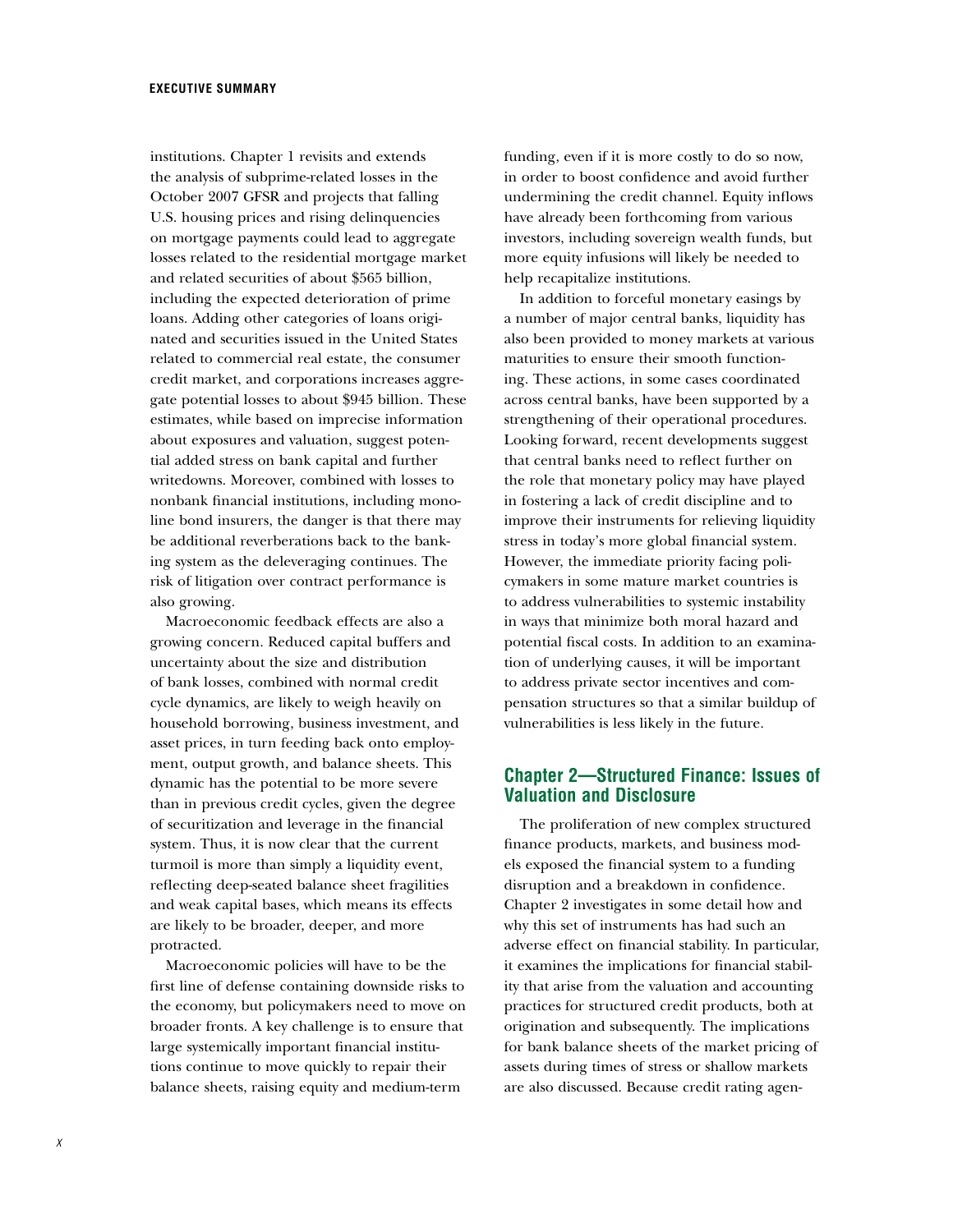Executive Summary

cies continue to play a large role in how these products are structured and valued, the chapter examines how the ratings are produced, finding that improvements in the models that rating agencies use should be considered.

Aside from uncertainty surrounding their valuation and accounting, the business funding model for structured credit products appears to have been flawed. These instruments were frequently housed and financed in bank-associated off-balance-sheet entities, such as structured investment vehicles (SIVs) and conduits. The second part of Chapter 2 investigates the business and regulatory incentives in setting up such legal entities and the failure to address their risks in the context of banks' risk management systems—that is, the piecemeal perimeter of risk consolidation was evidently too narrow for the risks to be properly assessed. Although asset-liability maturity mismatches are a common feature of the banking business, these highly leveraged SIVs and conduits took on extreme maturity mismatches. They relied too heavily on wholesale markets for funding, suggesting in turn that adverse incentives and a lack of transparency were complicit in the strains that arose. This also suggests that if risks are allocated where they are borne and adequate capital is held against such risks, these entities may be much less viable—at least in their current form—as a business model.

## **Chapter 3—Market and Funding Illiquidity: When Private Risk Becomes Public**

As the crisis progressed from a funding problem for SIVs and conduits to a widespread reduction in interbank liquidity, liquidity risk management systems within banks were implicated. Chapter 3 looks at the nexus between market liquidity (the ability to buy and sell an asset with a small associated price change) and funding liquidity (the ability of a solvent institution to make agreed-upon payments in a timely fashion). It finds that some new instruments may have increased the potential for adverse

"liquidity spirals" in which market illiquidity leads to funding illiquidity and vice versa. Empirical work supports the notion that relationships between funding and market liquidity, both within the United States and among mature economies, have intensified during the crisis period, whereas prior to the summer of 2007 such linkages were practically nonexistent. Correlations between several emerging market debt and sovereign prices and U.S. funding markets also show marked increases during the crisis, suggesting such financial markets continue to be highly interconnected during crises.

Chapter 3 notes that trends in the status of large banks in advanced countries show these banks have less protection against a liquidity event than in the past. The reliance on wholesale funding and the benign financial environment permitted financial firms to become more complacent about their liquidity risk management systems and "underinsure" against an adverse liquidity event, depending more heavily on central bank intervention for their liquidity problems. Similarly, bank supervisors had been focused on the implementation of Basel II, and the Basel Committee had only recently begun to re-examine liquidity risk issues.

Lower liquidity in funding markets has induced unprecedented intervention by central banks to ease strains in the interbank money market. Chapter 3 evaluates the success of such efforts, focusing on the actions of the Federal Reserve, the European Central Bank (ECB), and the Bank of England. The ability to provide liquidity to a broad array of counterparties using a relatively diverse collateral pool aided the effectiveness of the ECB's liquidity operations. The Federal Reserve had to alter its procedures to provide liquidity to the banks that needed it and to reduce the stigma attached to the use of the more widely available discount window. The Term Auction Facility has worked better, and additional facilities have been established recently to further contain liquidity pressures. Chapter 3 attempts to empirically gauge the effectiveness of emergency liquidity support and finds that Federal Reserve and ECB actions were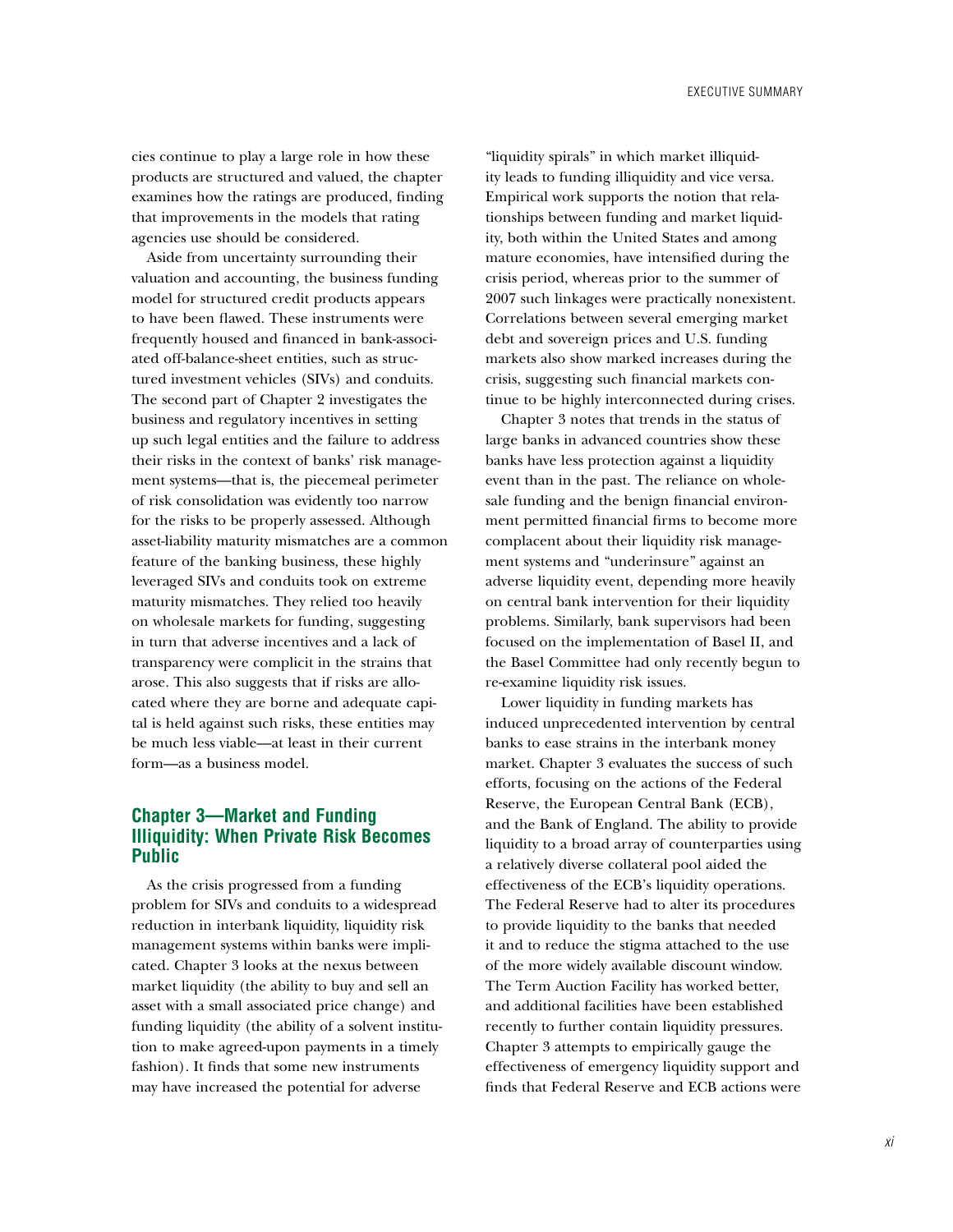helpful in reducing the volatility of money market interest rates, though the impact on spread levels appears to have been small.

### **Conclusions and Policy Initiatives**

Although the growth and prosperity of recent years gave ample illustration of the benefits of financial innovation, the events of the past eight months have also shown that there are costs. Credit risk transfer products—innovations that were meant to disperse risk broadly—were not always used to move risk to those best able to bear it. In fact, a surprising amount of risk has returned to the banking system from where it was allegedly dispersed. Even though the GFSR and others warned of higher leverage embedded in the new structured credit instruments and higher risk-taking, banks (and other financial institutions) now appear to be far more leveraged than most had anticipated. As well, regulation and supervision of these new instruments and techniques did not keep pace.

What follows are a number of short- and medium-term recommendations relevant to the current episode. Several others groups and fora—such as the Financial Stability Forum, the Joint Forum, the Basel Committee on Banking Supervision—are concurrently developing their own detailed standards and guidance, much of which is likely to address practical issues at a deeper level than the recommendations proposed below.

#### *In the short term...*

The immediate challenge is to reduce the duration and severity of the crisis. Actions that focus on reducing uncertainty and strengthening confidence in mature market financial systems should be the first priority. Some steps can be accomplished by the private sector without the need for formal regulation. Others, where the public-good nature of the problem precludes a purely private solution, will require official sector involvement.

Areas in which the private sector could usefully contribute are:

- **Disclosure.** Providing timely and consistent reporting of exposures and valuation methods to the public, particularly for structured credit products and other illiquid assets, will help alleviate uncertainties about regulated financial institutions' positions.
- **Bank balance sheet repair.** Writedowns, undertaken as soon as reasonable estimates of their size can be established, will help cleanse banks' balance sheets. Weakly capitalized institutions should immediately seek to raise fresh equity and medium-term funding even if the cost of doing so appears high.
- **Overall risk management.** Institutions could usefully disclose broad strategies that aim to correct the risk management failings that may have contributed to losses and liquidity difficulties. Governance structures and the integration of the management of different types of risk across the institution need to be improved. Counterparty risk management has also resurfaced as an issue to address. A re-examination of the progress made over the last decade and gaps that are still present (perhaps inadequate information or risk management structures) will need to be closed.
- **Managerial compensation structures.** Incentives that may act to shorten the horizon of top management of deposit-taking financial institutions need corrective action. Ideally, compensation at such regulated financial institutions should provide incentives to correct risk management failings early, provide for adequate capital and liquidity buffers, and generally take decisions that enhance the long-run viability of the firm so as to lessen systemic risks.

Short-term official sector actions would be most helpful in the following areas:

• **Consistency of treatment.** Along with auditors, supervisors can encourage transparency and ensure the consistency of approach for difficult-to-value securities so that accounting and valuation discrepancies across global financial institutions are minimized. Supervisors should be able to evaluate the robustness of the models used by regulated entities to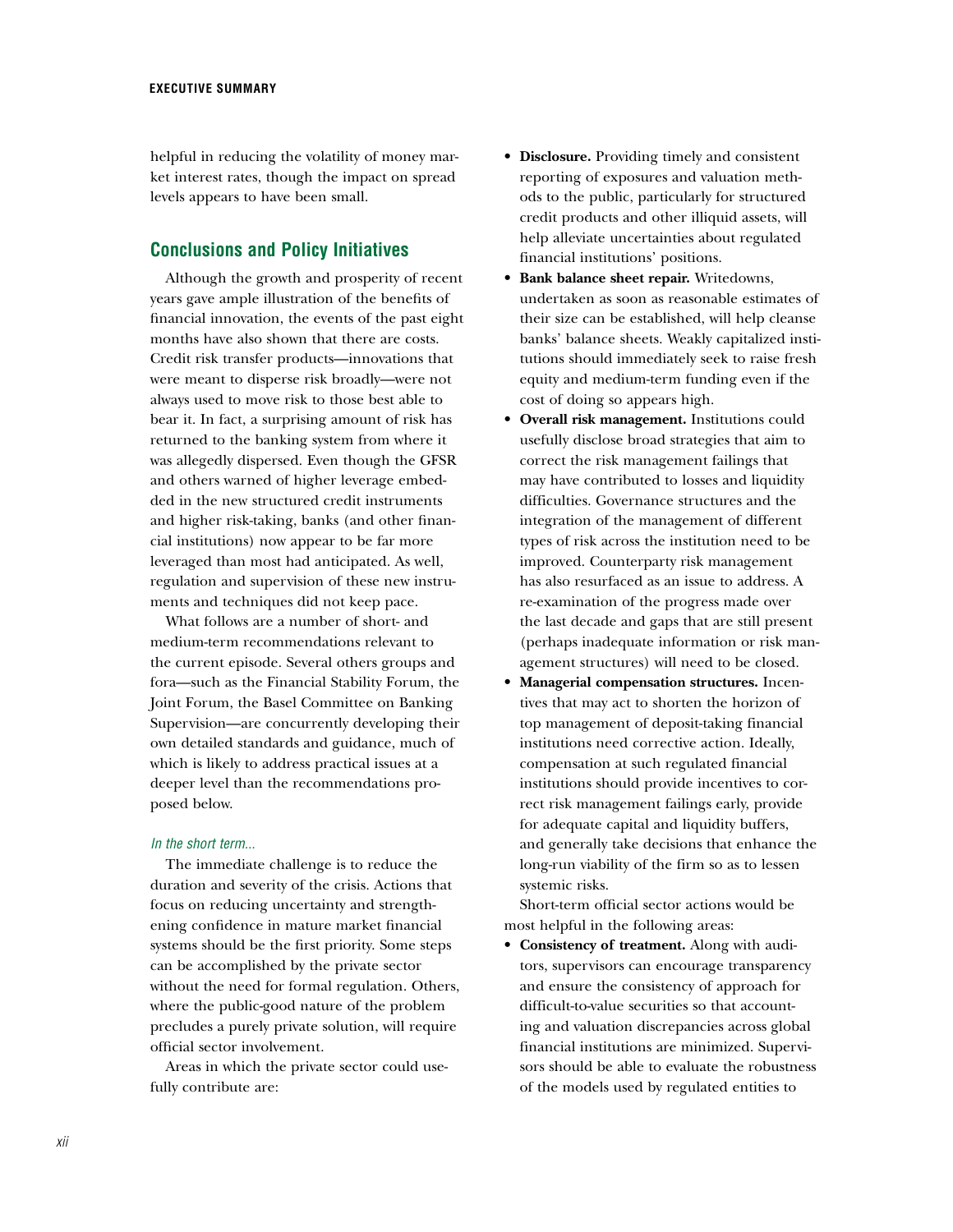value securities. Some latitude in the strict application of fair value accounting during stressful events may need to be more formally recognized.

- **More intense supervision.** Supervisors will need to better assess capital adequacy related to risks that may not be covered in Pillar 1 of the Basel II framework. More attention could be paid to ensuring that banks have an appropriate risk management system (including for market and liquidity risks) and a strong internal governance structure. When supervisors are not satisfied that risk is being appropriately managed or that adequate contingency plans are in place, they should be able to insist on greater capital and liquidity buffers.
- **Special stability reports.** To help reduce uncertainty and correct negative public misperceptions, especially in the current context of illiquid, hard-to-value structured credit securities, special stability reports could be helpful. Such reports could usefully draw on relevant supervisory information, assess current risks objectively, and highlight plans to address vulnerabilities in the countries involved.
- **Early action to resolve troubled institutions.**  The public sector should proactively stand ready to promptly address stress within troubled financial institutions. In such cases, early remedial action or intervention may be warranted.
- **Public plans for impaired assets.** National authorities may wish to prepare contingency plans for dealing with large stocks of impaired assets if writedowns lead to disruptive dynamics and significant negative effects on the real economy. The modalities of doing so will differ across countries and sectors, but successful instances in which fire sales of impaired assets have been prevented could usefully be emulated.

For emerging market countries, policy actions should focus on lowering vulnerabilities to the knock-on effects from mature markets. Specifically, banks in countries experiencing rapid credit growth funded by external sources will

need to develop robust and realistic contingency plans to address reductions in such funding. Countries that have relied on external funding should expect to see domestic pressures develop if international liquidity becomes scarce. Financial market supervisors in locations where housing prices have experienced runups could usefully re-examine how foreclosures would be handled and whether the legal setting is conducive to a smooth unwinding of excesses. Nearly all emerging market countries should review the reliability and depth of detail in financial institutions' public disclosures and the robustness of their accounting frameworks as uncertainty about the health of major financial institutions breeds financial instability. Emerging market supervisors, regulators, and central banks should review their own contingency plans—particularly those related to managing liquidity disruptions. Steps should be taken with home supervisors of foreign banks to coordinate such plans and ongoing supervision.

#### *In the medium term...*

More fundamental changes are needed over the medium term. Policymakers should avoid a "rush to regulate," especially in ways that unduly stifle innovation or that could exacerbate the effects of the current credit squeeze. Moreover, the Basel II capital accord, if implemented rigorously, already provides scope for improvements in the banking area. Nonetheless, there are areas that need further scrutiny, especially as regards structured products and treatment of off-balance-sheet entities, and thus further adjustments to frameworks are needed.

Given their role in the crisis, structured finance and the originate-to-distribute business model of securitization require a careful examination of what needs to be fixed. It is important to note that securitization, per se, was not the problem—it was a combination of lax underwriting standards in the U.S. mortgage market, the concomitant extension of securitization into increasingly complex and difficult-to-understand structures, collateralized by increasingly lower quality assets, and a favorable financial environ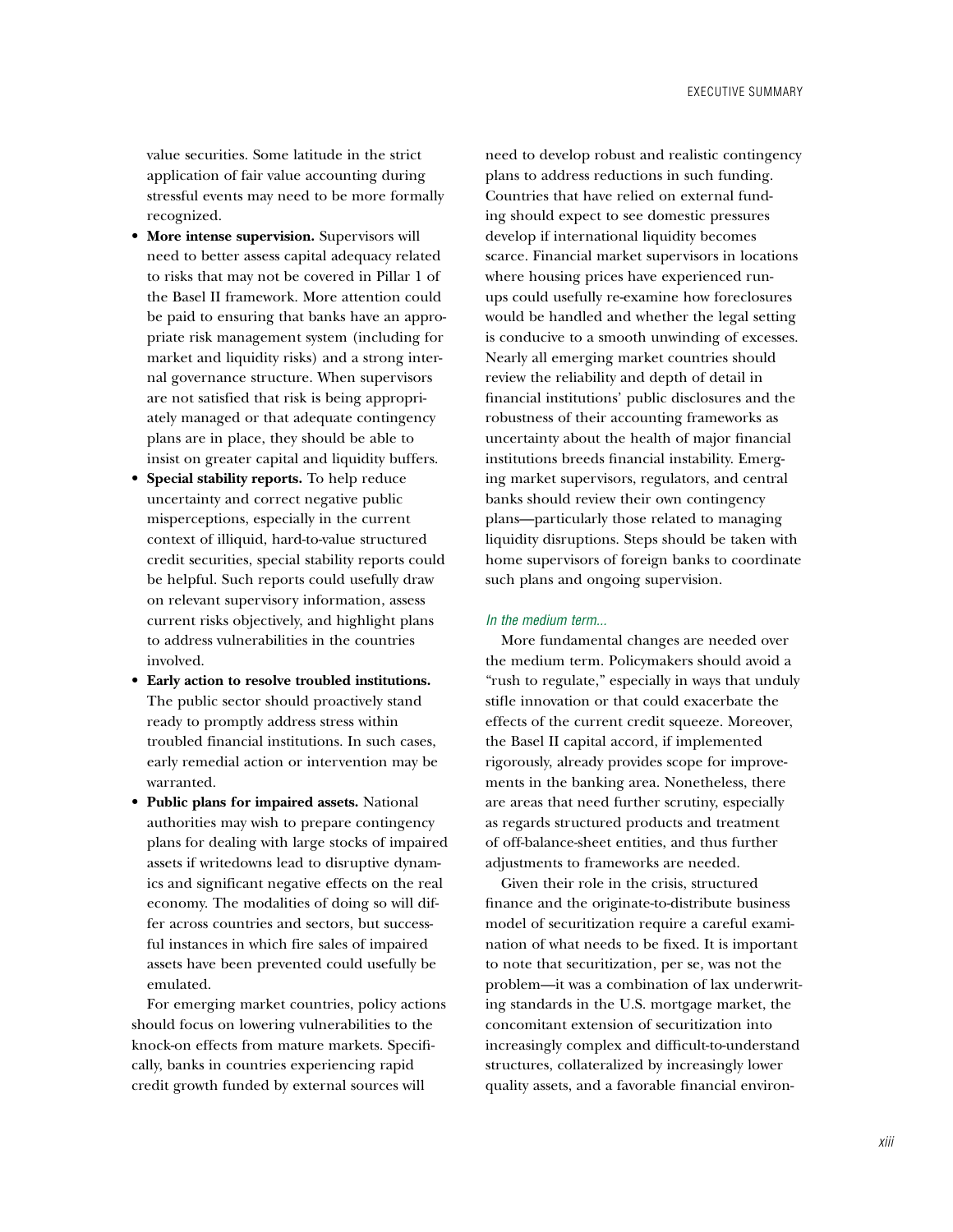ment in which risks were insufficiently appreciated. In retrospect, not enough capital was allocated to cover these risks. Although Chapter 2 does not attempt an exhaustive analysis of the adverse incentives that led to the extreme growth in structured finance underpinning the crisis, some tentative policies can be put forward.

The private sector could usefully move in the following directions:

- **Standardization of some components of structured finance products.** This could help increase market participants' understanding of risks, facilitate the development of a secondary market with more liquidity, and help the comparability of valuation. Standardization could also facilitate the development of a clearinghouse that would mutualize counterparty risks associated with these types of over-the-counter products.
- **Transparency at origination and subsequently.**  Investors will be better able to assess the risk of securitized products if they receive more timely, comprehensible, and adequate information about the underlying assets and the sensitivity of valuation to various assumptions.
- **Reform of rating systems.** A differentiated rating scale for structured credit products was recommended in the April 2006 GFSR. Also, additional information on the vulnerability of structured credit products to downgrades would need to accompany the new scale for it to be meaningful. This step may require a reassessment of the regulatory and supervisory treatment of rated securities.
- **Transparency and disclosure.** Originators should disclose to their investors relevant aggregate information on key risks in offbalance-sheet entities on a timely and regular basis. These should include the reliance by institutions on credit risk mitigation instruments such as insurance, and the degree to which the risks reside with the sponsor, particularly in cases of distress. More generally, convergence of disclosure practices (e.g., timing and content) internationally should be considered by standard setters and regulators.

The official sector should examine the following areas where the application of various standards may have systemic consequences.

- **Greater attention to applying fair value accounting results.** The prospects of forced sales triggered by fair value below some threshold will need to be examined thoroughly. Ways of guiding firms to review the elements underlying the valuation without being forced to sell would be helpful. The extent to which such fair value "triggers" are either encouraged or mandated in regulation and supervisory guidance would need to be re-evaluated. It is the role of prudential supervision to judge the reliability of various methods used to establish fair values, especially when a marked-to-model approach is used. Accounting standard setters will increasingly need to take into account the financial stability implications in their accounting practices and guidance.
- **Incentives to set up SIVs and conduits.** In principle, Basel II provides less incentive than Basel I to transfer risks to such entities for the purpose of lowering regulatory capital charges. Nonetheless, a strict implementation of Basel II by national supervisors, possibly armed with stronger guidance regarding conditions for risk transfer and appropriate capital relief, will be needed. Accounting standards setters, in cooperation with supervisors, should revisit consolidation rules to address incentives that may encourage a lack of transparency regarding off-balance-sheet activities and risks.
- **Tighten oversight of mortgage originators.** In the United States, broadening 2006 and 2007 bank guidance notes on good lending practices to cover nonbank mortgage originators should be considered. The efficiency of coordination across banking regulators would also be enhanced if the fragmentation across the various regulatory bodies were addressed. Consideration could be given to devising mechanisms that would leave originators with a financial stake in the loans they originate.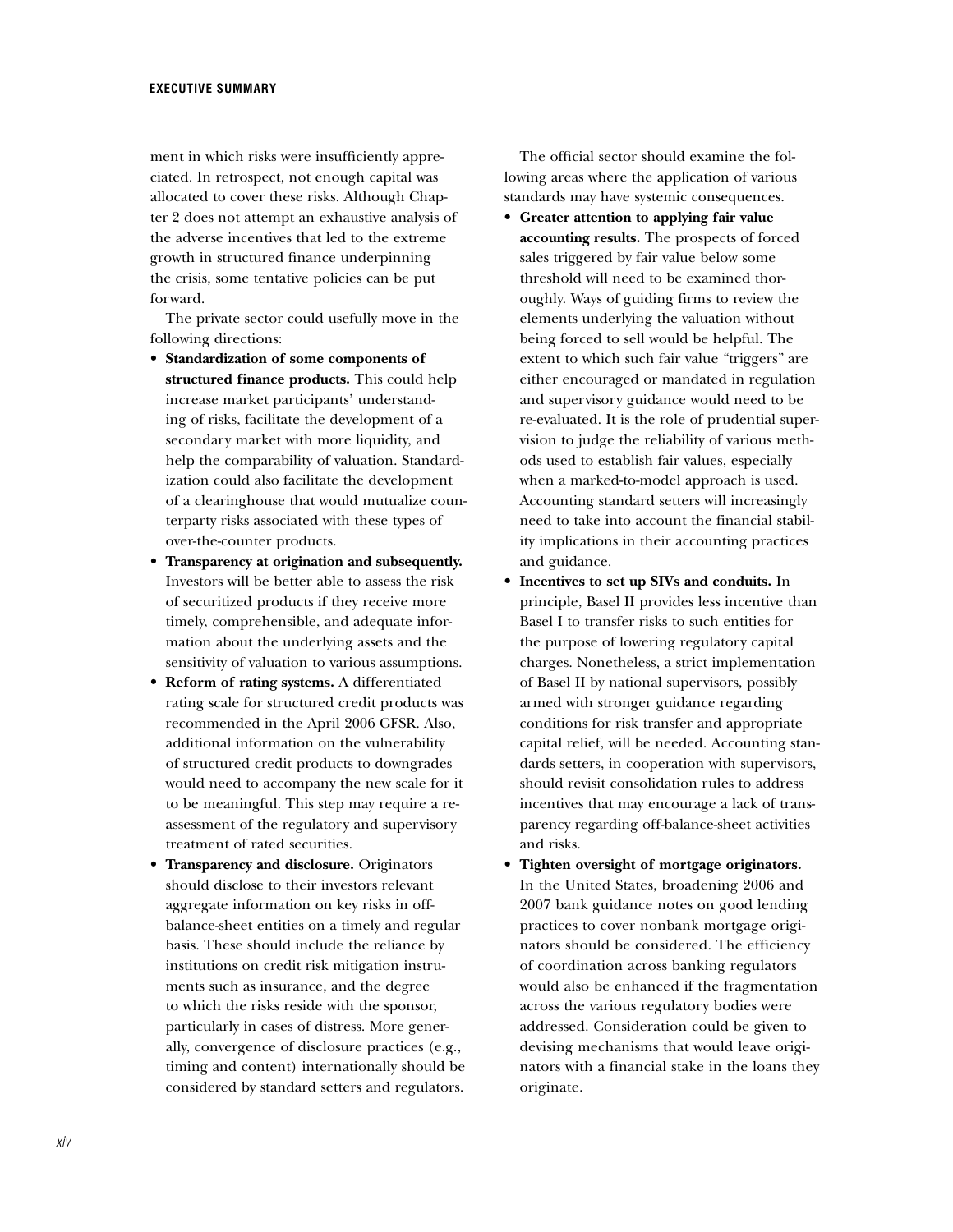Another area in which weaknesses contributed to the crisis is financial institutions' liquidity management. It is now obvious that various factors may have encouraged financial institutions to insufficiently protect themselves against an adverse liquidity event—a situation that needs to be addressed.

For financial institutions, the crisis has provided many important lessons including those involving:

- **Liquidity risk management.** Firms will need to factor in more severe price jumps ("gapping") and correlation movements in their market risk models, employing adjustments to risk measures where possible. Better stress tests could be undertaken with longer periods of funding illiquidity and improved contingency plans. More transparency regarding how liquidity risk is managed within the firm could be available to investors.
- **More realistic assumptions about the liquidity of complex structured securities.** Firms' reliance on highly structured securities to generate collateral proved problematic during the crisis. Greater availability on balance sheets of highly liquid assets to use as collateral could allow institutions easier access to funding sources during periods of stress.

Financial regulators and supervisory authorities also need to take a more active role in reviewing liquidity management issues and supervisory guidance, and considering other regulatory improvements.

- **Strengthen existing international liquidity guidance.** The Basel Committee's Working Group on Liquidity is already considering how to strengthen its existing guidance in this area, and prompt review would be welcome. The use of multiple currencies for funding globally active banks suggests that a more unified approach to liquidity management across countries may be needed.
- **Monitoring best practices.** A better method of monitoring progress toward achieving "best practices" for liquidity management (e.g., those of the Basel Committee, the Joint Forum, and the Institute of International

Finance) could help prevent gaps across institutions. If progress is insufficient, a Pillar 2-like system may be needed, whereby supervisors are tasked with ensuring that adequate bank liquidity management systems are in place and that banks hold sufficient liquidity buffers and have well-formulated contingency plans.

Monetary authorities as well need to review their operational practices in light of the crisis. This event has required unprecedented liquidity infusions to the interbank market and the use of operational instruments that had not been used before. Central banks should now converge to policies that have worked during the crisis to improve the functioning of interbank markets and better distribute liquidity. Such policies to be considered are the following**:**

- **Broader range of collateral.** To be expedient, central banks need to be able to operate with a wide range of collateral, perhaps agreeing on collateral that could be posted at multiple central banks. However, central banks will need to have a well-established collateral pricing policy to avoid taking undue credit and liquidity risks onto their own balance sheets.
- **Wide group of counterparties.** Central banks should have a wide group of counterparty banks established during normal times that are eligible to receive liquidity during stressful times. Altering this group during periods of stress can signal that certain banks, with perhaps newly acceptable collateral, are receiving preferential treatment.
- **Maturity structure of liquidity provision.**  Operational procedures enabling the provision of liquidity at different maturities can be helpful. However, altering the maturity profile of the central bank's balance sheet needs to be accompanied by communication indicating how this is consistent with the monetary policy strategy.
- **Better coordination among financial overseers.** Central banks and others with oversight over financial institutions could usefully develop closer ties and improved information